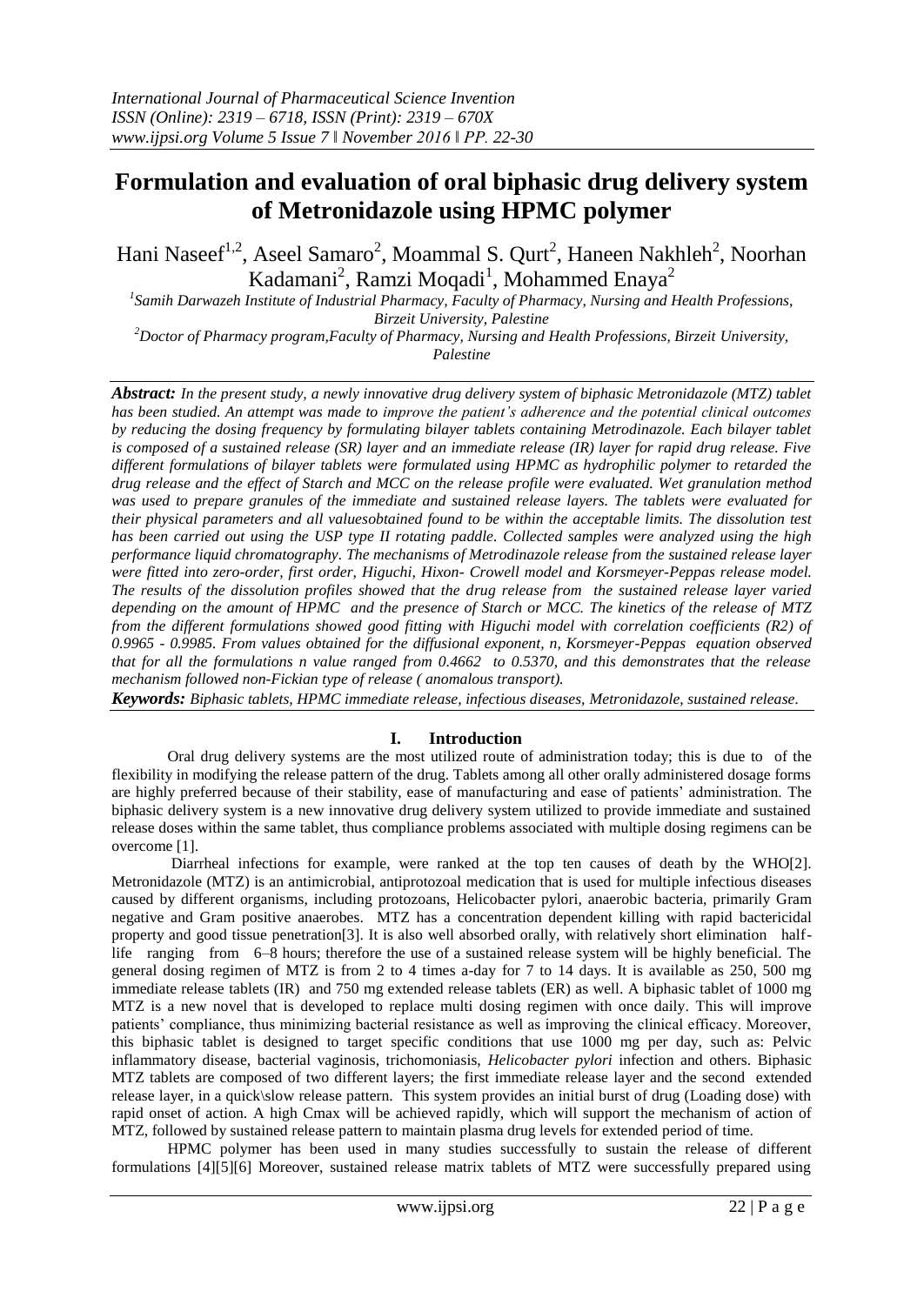HPMC polymer to retard the release of the drug[7]. HPMC retardation of drug release occurs by swelling of the matrices upon the exposure to the gastric fluids. By time the matrix willerode and  $\circ$  or dissolve and release the drug slowly [8][9]. Starchand Microcrystalline cellulose (Avicel® PH 101) were used to increase the drug release[10]. Magnesium stearate was used a lubricant andPolyvinylpyrrolidone (PVP) was used as a binder. The aim of this study was to prepare biphasic MTZ tablets using HPMC polymer. This dosage form is

composed of 250 mg MTZ in the IR layer and 750 mg in the ER layer which will provide an initial loading dose with rapid onset of action followed by sustained release pattern to maintain a plasma drug levels over a long period of time.

# **II. Materials And Methods**

#### *1. Materials:* MTZ was obtained as a gift from Jerusalem Pharmaceutical Company. HPMC (10000SH) was gifted from Pharmacare Phamaceutical Company. Microcrystalline cellulose (Avicel®PH 101), corn starch 1500, magnesium stearate and polyvinylpyrrolidone (PVP) were gifted from SamihDarwazeh Institute of Industrial Pharmacy. All reagents used in these experiments were of analytical grades.

#### *2. Preparation of immediate and sustained release layers*

The wet granulation method was used to prepare granules of the immediate and sustained release. The composition of the different formulations is shown in TABLEI. The excipients and the active ingredient wereblended and granulated with 70% ethanol using granulate stand mixer apparatus. The wet mass was passed through sieve #18 and the granules were dried at temperature of  $40^{\circ}$  C for 2 hours. The dried granules were then blended with magnesium stearate.

# *3. Compression of bilayer tablets*

The immediate release granules were placed in the die cavity and precompressed . Then the sustained release granules were placed in the die cavity and allowed for punching with optimum hardness to form bilayer tablets. Compression was done using 19x8 mm diameter caplet die in a single rotary punch MINIPRESS MII machine.

# *4. Granules evaluation*

#### *4.1 Angle of repose*

Angle of repose test was carried out to characterize the flow properties for the IR and the SR granules. The funnel method was used to determined the angle of repose of granules. A measured quantity of each type of granules was placed in a funnel. The funnel was fixed in place, 5 cm above the bench surface. The granules were then allowed to flow through the funnel orifice. The height (h) and the radius (r) of the heap formed were measured[11]. The test was repeated three times and the angle of repose (Q) was calculated through the following equation:  $Q = \tan^{-1} (\frac{h}{r})$  equation.1

# *4.2 Bulk and Tap Densities*

Bulk density (BD) and tap density (TB) were determined using method I outlined in the USP[12].A measured quantity of each type of granules was added to a graduated cylinder of tapped density apparatus (COPLEY). After the initial volume was observed, the cylinder was allowed to fall under its own weight onto a hard surface. The tapping was continued until no further change in volume was noted. BD and TB were calculated using the following formulas.

| $BD = Weight of the powder/Volume of the powder (V_{bulk})$          | equation.2 |
|----------------------------------------------------------------------|------------|
| TD = Weight of the powder/Minimum volume of the powder $(V_{tan})$ . | equation.3 |

# *4.3 Percentage Compressibility (Carr's index) and Hausner's Ratio*

The percentage compressibility (CI) was calculated from the difference between the TD and BD divided by the TD and the ratio expressed as a percentage. The Hausner's ratio (HR) is the ratio between the TD and BD[11].  $CI = [(TD-BD)/TD] \times 100$  equation.4  $HR = TD/BD$  equation.5

#### *5. Tablets evaluation*

The prepared tablets were subjected to various evaluation tests such as weight variation, hardness, friability, and dissolution test.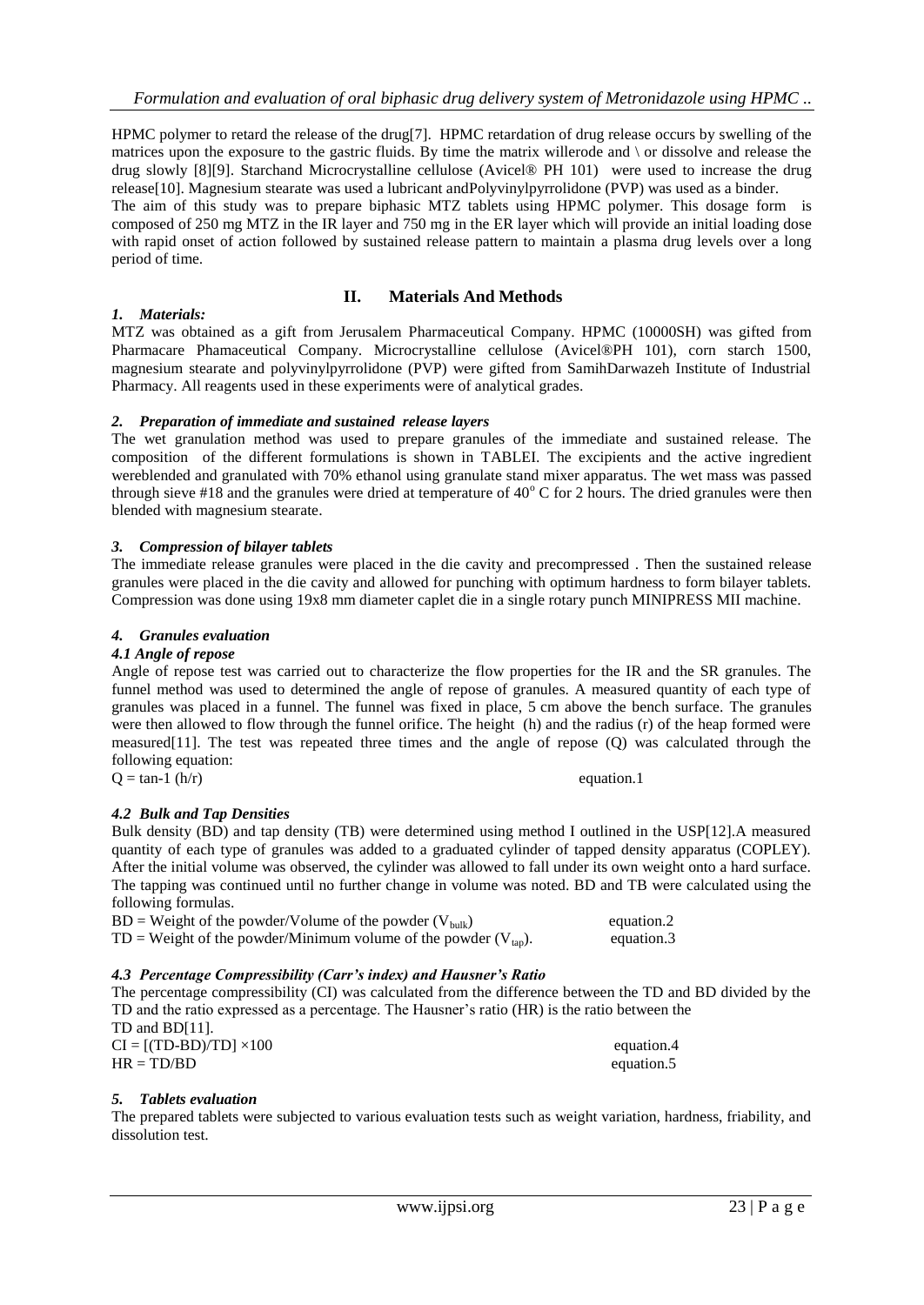# *5.1 Weight Variation Test*

Weight variation test was done by weighing 20 tablets individually and collectively, calculating the average weight from the collective weight and comparing the individual tablet weight to the average weight [13].

# *5.2 Hardness*

Hardness was determined using Hardness Tester (Pharmatest PTB 311E ). Ten tablets were randomly selected; the mean and standard deviation were calculated.

# *5.3 Friability*

Ten pre-weighed tablets were taken randomly and placed into the Three Drum Automated Friability Testing (Pharmatest PTF 3DR).The machineset to rotate 100 times. Tablets were reweighed after the removal of fines and the percentage of weight loss was calculated. Friability results below 1% was considered acceptable based on US [14].

 $F=(W \text{ initial} - W \text{ final})/W \text{ initial *100\%}.$  equation.6

# *5.4 In Vitro Release study*

Six tablets of each formulation of MTZ were taken and tested for dissolution. The USP type II rotating paddle (SOTAX dissolution tester CLI119) was used to study the drug release from the bilayer tablets. The dissolution medium consisted of 750 ml 0.1 M HCL for the first two hours, then 250 ml buffer was added to achieve 1000 ml phosphate buffer pH 6.8 for the next 22 hours according to method A in USP[15]. The dissolution test was performed at  $37 \pm 0.5^{\circ}$ C, with a rotation speed of 50 rpm. A sample of 5 ml from the dissolution medium was withdrawn using SOTAX autosamplar at the interval of 30 min up to 120 min. After that samples were withdrawn at  $3<sup>rd</sup>$  hour followed by 2 hr intervals up to 24 hrs. The sample volume was replaced by an equal volume of dissolution medium after each withdrawal. Collected samples were analyzed using the high performance liquid chromatography device (HPLC). MTZ release were determined using a validated HPLC method. The HPLC analysis was performed using shimadzue HPLC consisting of a pump, autosampler, column oven, UV detector and LC solution. C8 column was used at a UV detection wavelength of

278 nm. Methanol/water (20:80, v/v), as the mobile phase. Column temperature was maintained at  $30^{\circ}$ C. Flow rate and injection volume were 1.0 ml/minand 10 um, respectively.

# *6. Kinetic Data Analysis*

# *6.1 Mechanism of Drug Release*

To explain the mechanisms of MTZ release from sustained release layer of different formulations , the obtained data of drug release were fitted into zero-order, first order, Higuchi, Hixon- Crowell model and Korsmeyer-Peppas release model [16-21].

#### *6.2 Zero – order question*

To analyze release kinetics, the in vitro release data were plotted as cumulative amount of drug released versus time. Zero order describes the kinetics where the drug release rate from the tablet is independent from the concentration of dissolved drug. The release rate data are fitted into the following equation. t equation.7

$$
Q_t = Q_0 + K_0
$$

Where,

 $Q_t$  is the amount of drug dissolved in time t,  $Q_0$  is the initial amount of drug in the solution (most times,  $Q_0 = 0$ ) and

 $K_0$  is the zero order release constant expressed in units of concentration/time.

#### *6.3 First order equation*

To study the First order release kinetics the release rate data are fitted to the following equation. The data are expressed as log cumulative percentage of drug remaining versus time. According to First equation order the drug release rate depends on its concentration.

 $logC = logC_0 - K_t/2.303$ equation.8 where,  $C =$  The amount of drug un-dissolved at t time,  $C_0$  = Drug concentration at t = 0,

 $K_t$  = First order release rate constant.

# *6.4 Higuchi equation*

Higuchi equations assumes that the drug released from the tablet by diffusion mechanism. The data are expressed as cumulative percentage of drug release versus square root of time which fitted to the following equation:

Q=k√tequation.9 Where,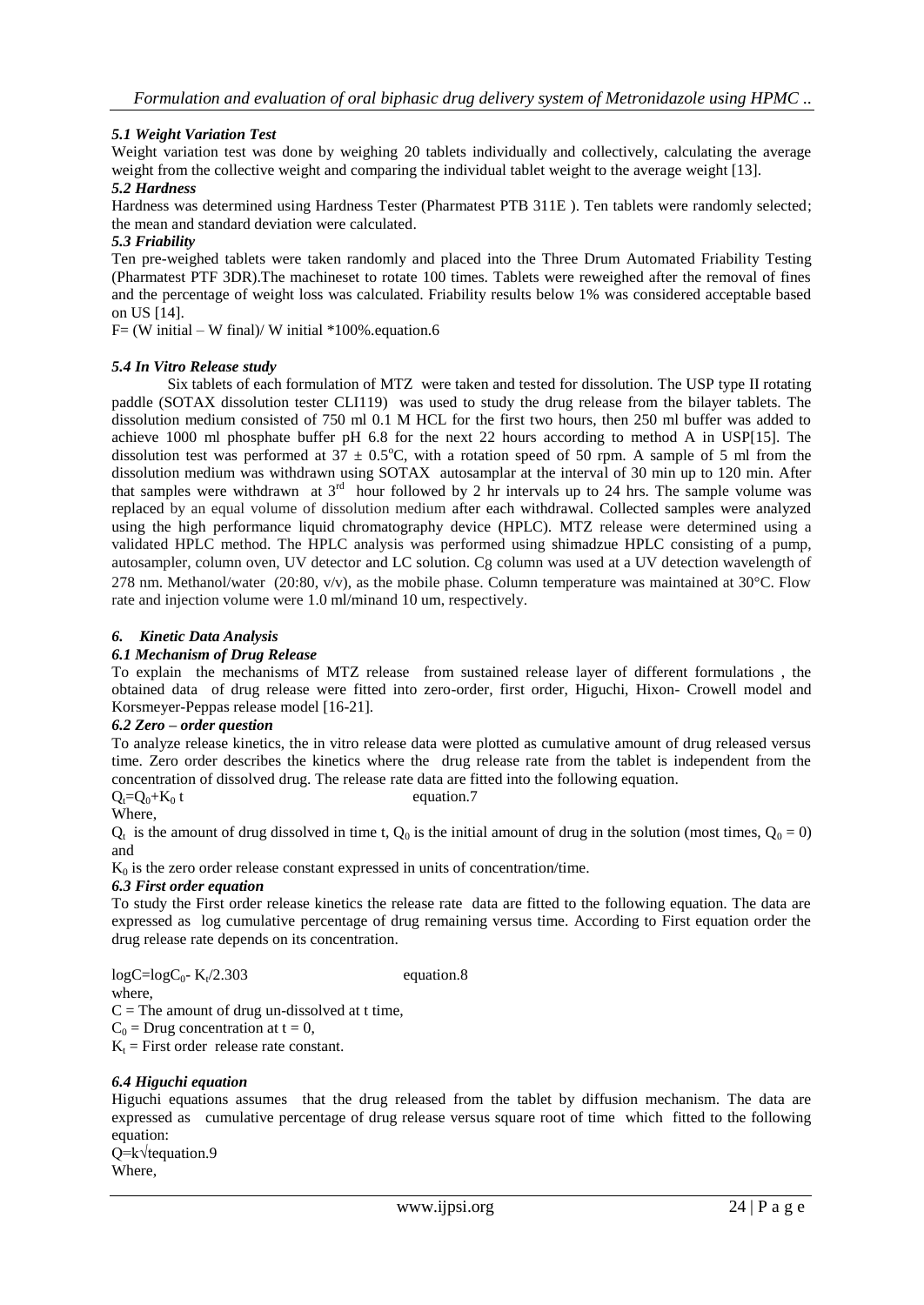$Q_t$  is the amount of drug dissolved in time t,

 $K_0$  is Higuchi release constant.

# *6.5 Hixon- Crowell model*

Hixson-Crowell cube root model represents the drug release pattern depending on the change in surface area and diameter of the particles / tablets. This model is applied for the systems which erode over time. The following equation where used

equation.10

 $Q_0^{(1/3)}$  - $Q_t$ 

Where,

 $Q_t$  is the amount of drug release in time t,  $Q<sub>0</sub>$  is the initial amount of drug in the tablet

 $K<sub>0</sub>$  is the rate constant for Higuchi, Hixon- Crowell cube root model

The data are expressed as Cube root of cumulative percentage of drug remaining versus time.

# *6.6 Korsmeyer-Peppas release model*

To elucidate the mechanism of drug release the data were further analyzed using equation proposed by Korsmeyer and Peppas. The following equation where used

 $Q/Q_0 = k t^n$  equation. 11

where

 $Q/Q_0$  = the fraction of drug release at time t

k is the kinetic constant, and n is the diffusion or release exponent which depends on the release mechanism. When  $n = 0.45$  indicate Fickian diffusion release, when  $0.45 < n < 0.89$  indicate anomalous release kinetics (coupled diffusion/relaxation), and when  $0.89 < n < 1$  indicate a zero-order release.

# **III. Result And Discussion**

The granules for both Layers of the different formulations were evaluated for Bulk Density, Tab Density, Compressibility index, Hausner ratio and Angle of Repose (Table II). The values of precompression parameters showed that the granules for all formulations have sufficient compressibility and flow properties.

#### *1. Physical Evaluation of tablets*

The result of physical evaluation of bi-layer tablets like weight variation, hardness and friability were represented in Table III. Weight variation of the prepared tablets was found within the limits of pharmacopoeia [13].One of the main reasons for weight uniformity test is to guarantee appropriate flowability of powders. Friability test results range between [ 0.2-0.71 %], which met the acceptable limits of less than 1% according to USP [14], which indicate good mechanical resistance. Hardness ranged between [10-12] newton, which reflects good mechanical strength.

#### *2. In vitro dissolution*

The dissolution profile of different formulations of sustained release MTZ layer and from biphasic MTZ tablets are shown in Fig.1 and Fig.2 respectively. The dissolution data were analyzed and plotted as the cumulative percent drug release vs time. Formulations F1, F3, F5, F7 and F9 showed release for 24 hr up to 84.17%, 87.5%, 91.33%, 96.13% and 99.51% respectively(Fig.1). The drug release from the sustained release layer varied depending on the amount of HPMC and the presence of Starch or MCC. Formulation F1 showed release less than F3 and F5 due to combination of the hydrophilic polymer(HPMC) in the formulations F3 and F5 with Starch or MCC respectively. From Fig.1 it was seen that the drug release was higher for Starch and highest for MCC than the formulations without filler. This release behavior can be attributed to the solubility of MCC in water which forms pores in the gel layer resulting in more penetration of dissolution medium to the core of the tablets. On the other hand the use of starch in the tablets retarded the drug release and this behaviorcausedby two reasons. The first is due to the interaction between Starch and HPMC.This interaction can affect the properties of the gel layer around the tablets causing to slower penetration of dissolution medium to the core of the matrix. The second is due to the property of starch to hydrate and form a gel layer barrier due to intramolecular hydrogen bonds in the highly branched amylopectinwhich affect the gel layer and retard the drug release[22-23]. Formulations F3 and F5 showed less release than F7 and F9 due to less concentration of hydrophilic polymer(HPMC) in the formulations F7 and F9. Formulations F2, F4, F6, F8 and F10 showed release for 24 hr up to 84.51%, 88.11%, 91.2%, 94.1% and 99.5% respectively(Fig.2). For all formulations more than 40% of MTZ was released within 2 hours of dissolution test. This burst release of MTZ can be due to the immediate release layer of the formulation. Further release of MTZ was from the sustained release layer for 24 hours.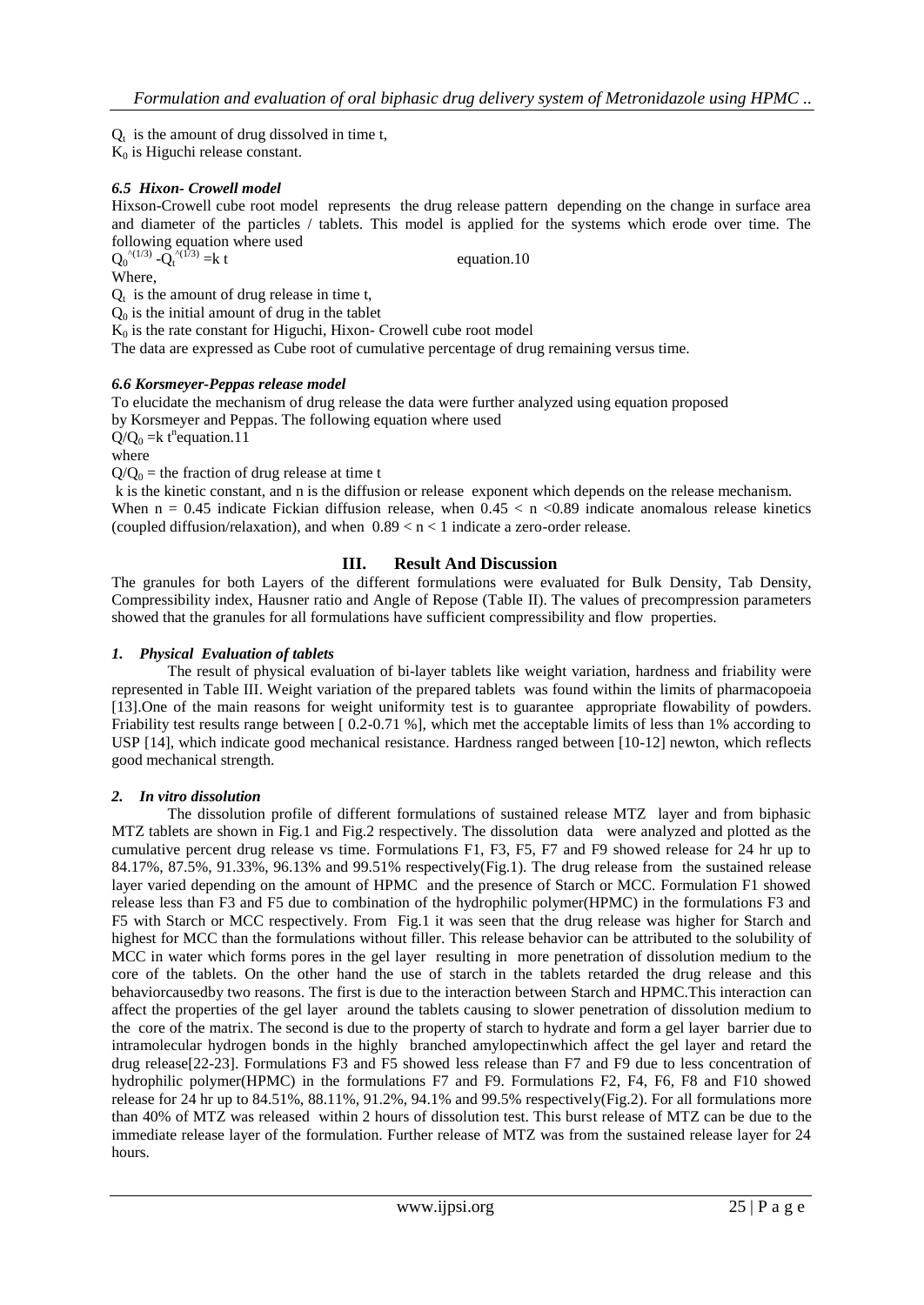# *3. Kinetics and mechanism of drug release*

To explain and evaluate the pattern and mechanism of drug release kinetics the in vitro data obtained from MTZ dissolution of sustained release layer were fitted to kinetic models, Zero order, first order , Higuchi , Hixson-Crowell equations and Korsmeyer-Peppas. The suitability of the model has been judged on the basis of best fit to the model using the correlation coefficient value (R2). The data obtained from analysis of drug release kinetics are listed as shown in TABLE (IV). Figure (3) show the results of data analysis according to Zero order (Fig.3-a ), first order (Fig.3-b ), Higuchi (Fig.3-c ), Hixson-Crowell equations (Fig.3-d ) for formulation F1.

From the results shown in TABLE (IV), it can be observed that the release kinetics of MTZ from the different formulations showed good fitting with first order, zero order and Hixson-Crowell with R2 values 0.8453 - 0.9891, 0.9162 - 0.9526 and 0.9728-0.9907 respectively. On the other hand the model with the highest correlation coefficients (R2) were given by Higuchi with R2 values 0.9965 - 0.9985. Although the results indicate that the drug is released due to erosion of the gel layer formed around the tablet and simultaneous diffusion of the drug from this layer. The drug released by diffusion appears to be the main mechanism. These results can be confirmed by the apparent swelling behavior of the tablets. It was observed during the dissolution experiments a continuous increase in the thickness of the gel layer formed around the tablets. In addition, the release profile of MTZ from all formulations displayed good fitting with Hixson-Crowell cube root model of drug release, implying that erosion might have resulted in the release of MTZ from the tablets . It can be concluded that the kinetics of this drug release from the tablets can be attributed to erosion and diffusion mechanism with the diffusion mechanisms maybe the predominant.

To explain the mechanism of MTZ release, the dissolution data were also fitted to exponential Korsmeyer–Peppas equation and value of release exponent (n) explains the release mechanism of the drug from the tablets.

The calculated n values are shown in TABLE ( IV ). From values obtained for the diffusional exponent, n, it can be observed that for all the formulations n value ranged from 0.4662 to 0.5370, and this demonstrates that the release mechanism followed non-Fickian type of release ( anomalous transport). For all formulations the n values were less than 0.89 indicating a close to Highuchi release mechanism. Such release pattern could be attributed to the physical structure of the polymer network and to the strong entanglements HPMC chains which resisted the gel layer erosion by the dissolution medium [24].

It can also be observed from the results shown in TABLE (IV) that the presence of filler ( Starch 13% or MCC 16.6 % ) has no significant influence on the kinetics of drug release. The values of n for tablets without fillers (F1) and for tablets with fillers (F3 and F5) were 0.5370, 0.5031 and 0.4763 indicating an anomalous behavior corresponding to diffusion, erosion and swelling mechanisms. A linear trend of decreasing n values can be observed from tablets without filler to Starch and to MCC respectively. Tablets containing MCC exhibited a drug release closer to a diffusion-controlled process compared to Starch and to tablets without filler. Other research groups have reported similar results that the drug release mechanism was affected by the presence of filler. They found that the matrices containing lactose exhibited a drug release closer to a diffusioncontrolled process compared to MCC and Starch 1500 [25].

# **IV. Conclusion**

The present study was carried out to design oral bilayer tablet of Metrodinazole containing 250 mg MTZ in the IR layer and 750 mg MTZ in the ER layer using HPMC 100000SH. The granules of different formulations have good flow properties and the prepared tablets have good physical characteristics. The Bilayer tablets showed an initial burst effect to provide the loading dose of the drug, followed by sustained release for 24 h, indicating a promising potential of the Metrodinazole bilayer tablet as an alternative to the immediate release dosage form.The drug release from the sustained release layer varied depending on the amount of HPMC and the presence of Starch or MCC. The analysis of the release kinetic data for the different formulations in this study shows that Higuchi's model can best describe the kinetics of MTZ conforming to the diffusion assisted mechanism. Furthermore analysis of release kinetics data using Korsmeyer–Peppas equation shows that the release mechanism followed non-Fickian type of release ( anomalous transport). It can beconcluded that the present study indicates that the bilayer tablets of MTZ provides a better option fordevelopment of a once daily formulation of the drug.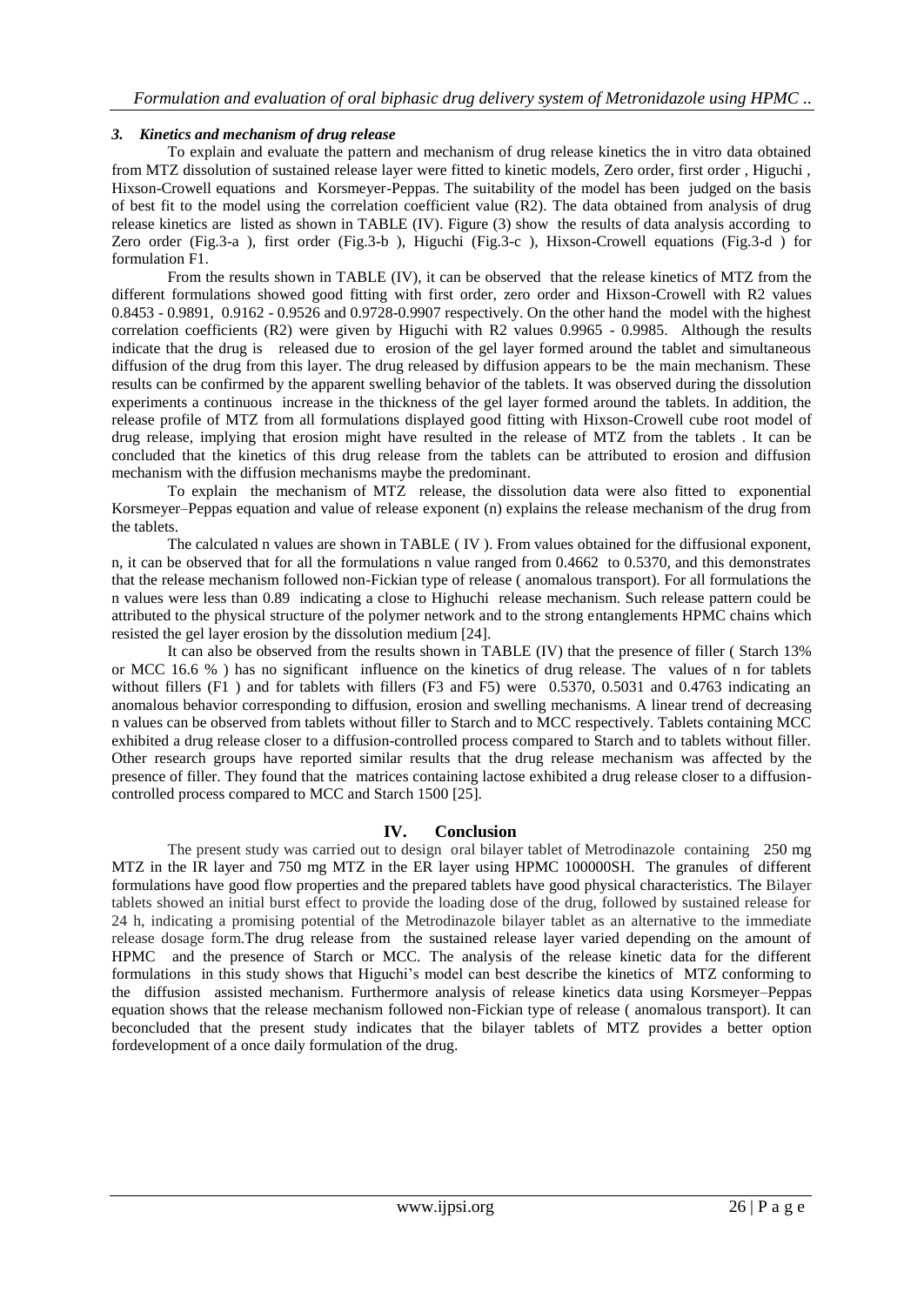| <b>Lable 1.</b> Composition of orphasic including about tablets |                |                |                |        |                         |                |                          |                    |                          |                          |
|-----------------------------------------------------------------|----------------|----------------|----------------|--------|-------------------------|----------------|--------------------------|--------------------|--------------------------|--------------------------|
|                                                                 | FI             | F <sub>2</sub> | F3             | F4     | F5                      | F6             | F7                       | F8                 | F9                       | F10                      |
| Sustained Release Layer                                         |                |                |                |        |                         |                |                          |                    |                          |                          |
| API                                                             | 750            | 750            | 750            | 750    | 750                     | 750            | 750                      | 750                | 750                      | 750                      |
| <b>HPMC</b>                                                     | 80             | 80             | 80             | 80     | 80                      | 80             | 60                       | 60                 | 60                       | 60                       |
| Mg Stearate                                                     | 9              | 9              | 9              | 9      | 9                       | 9              | 9                        | 9                  | 9                        | 9                        |
| <b>STARCH</b>                                                   | $\blacksquare$ | $\mathbf{r}$   | 126            | 126    | $\blacksquare$          | $\blacksquare$ | 126                      | 126                | $\blacksquare$           | $\overline{\phantom{a}}$ |
| MCC                                                             | $\blacksquare$ |                | $\blacksquare$ |        | 168                     | 168            | ٠                        | ٠                  | 167.8                    | 167.8                    |
|                                                                 |                |                |                |        | Immediate Release Layer |                |                          |                    |                          |                          |
| <b>API</b>                                                      | ٠              | 250            |                | 250    |                         | 250            | $\blacksquare$           | 250                | $\blacksquare$           | 250                      |
| PVP                                                             | $\blacksquare$ | 10             | $\blacksquare$ | 10     |                         | 10             | $\blacksquare$           | 10                 | $\blacksquare$           | 10                       |
| Mg Stearate                                                     | $\blacksquare$ |                |                | o<br>∠ |                         | o<br>∠         | $\blacksquare$           | $\mathcal{D}$<br>∸ | $\blacksquare$           | 2                        |
| <b>AVECIL</b>                                                   | ۰              | 50             |                | 50     |                         | 50             | $\overline{\phantom{a}}$ | 50                 | $\overline{\phantom{a}}$ | 50                       |

# **Table I:** Composition of biphasic Metronidazole tablets

#### **Table II:** Pre-compression evaluation tests on the prepared granules

| Test                            | Fl        |      | F2    | F3        |       | F4        | F5        | F6    |      | F7        |       | F8    | F9        |       | F10       |
|---------------------------------|-----------|------|-------|-----------|-------|-----------|-----------|-------|------|-----------|-------|-------|-----------|-------|-----------|
|                                 | <b>SR</b> | IR   | SR.   | <b>SR</b> | IR    | <b>SR</b> | <b>SR</b> | IR    | SR   | <b>SR</b> | IR    | SR.   | <b>SR</b> | IR    | <b>SR</b> |
| <b>Bulk</b><br>Density          | 0.421     | 0.5  | 0.421 | 0.466     | 0.488 | 0.466     | 0.47      | 0.498 | 0.47 | 0.452     | 0.501 | 0.452 | 0.312     | 0.499 | 0.312     |
| Tab<br>Density                  | 0.46      | 0.55 | 0.46  | 0.532     | 0.46  | 0.532     | 0.52      | 0.28  | 0.52 | 0.37      | 0.38  | 0.37  | 0.371     | 0.556 | 0.371     |
| Carr's<br><b>Index</b>          | 8.4       | 9    | 8.4   | 12.4      | 13    | 12.4      | 9.6       | 14.2  | 9.6  | 16.2      | 7.1   | 16.2  | 16        | 10.2  | 16        |
| Angle<br>of<br>$Repose(\delta)$ | 29        | 26   | 29    | 32        | 28    | 32        | 25        | 32    | 25   | 34        | 27    | 34    | 33        | 26.5  | 33        |
| H                               | 1.09      | 1.1  | 1.09  | 1.14      | 1.15  | 1.14      | 1.1       | 1.16  | 1.1  | 1.19      | 1.07  | 1.19  | 1.18      | 1.14  | 1.18      |

# **Table III:** Post-compression evaluation tests on the prepared biphasic MTZ tablets

| <b>Formulations</b> | Hardness $N \pm SD$ | Friability $(\%)$ | Weight $(mg) \pm SD$ | Release in 24 |
|---------------------|---------------------|-------------------|----------------------|---------------|
|                     | (n 10)              | (n6)              | (n 10)               | hours $(\% )$ |
| F1                  | 10                  | 0.47              | $820 \pm 0.07$       | 84.16%        |
| F2                  | 10.5                | 0.32              | $1140 \pm 0.08$      | 84.51%        |
| F3                  | 12                  | 0.55              | $960 \pm 0.02$       | 87.5%         |
| F4                  | 10.8                | 0.65              | $1260 \pm 0.07$      | 91.3%         |
| F5                  | 11.6                | 0.71              | $900 \pm 0.09$       | 88.1%         |
| F6                  | 12                  | 0.70              | $1280 \pm 0.09$      | 91.2%         |
| F7                  | 10.7                | 0.20              | $950 \pm 0.01$       | 96.1%         |
| F8                  | 12.2                | 0.25              | $1260 \pm 0.02$      | 94.1%         |
| F9                  | 10.4                | 0.30              | $990 \pm 0.06$       | 99.51%        |
| <i>F10</i>          | 11.9                | 0.38              | $1300 \pm 0.09$      | 99.5%         |

| Table IV: Kinetics data of Metrodinazole release from plots of formulation F-1, F3, F5, F7, and F9 |  |
|----------------------------------------------------------------------------------------------------|--|
|----------------------------------------------------------------------------------------------------|--|

| Formula | Zero-order        |        | First-order       |        | <b>Higuchi</b>    |        | <b>Hixson-Crowell</b> |                | Korsmeyer- |        |
|---------|-------------------|--------|-------------------|--------|-------------------|--------|-----------------------|----------------|------------|--------|
| Code    |                   |        |                   |        |                   |        |                       |                | Peppas     |        |
|         | <i>Y</i> equation | r      | <b>Y</b> equation | ψl     | <b>Y</b> equation | r      | <b>Y</b> equation     | r <sup>1</sup> | n          |        |
| F1      | $v=3.228x+14.4$   | 0.9526 | $V = -$           | 0.9891 | $y=17.241x$       | 0.9981 | $v = 0.081x+4.4694$   | 0.9907         | 0.537      | 0.9990 |
|         |                   |        | $0.029x+1.967$    |        | 1.8465            |        |                       |                |            |        |
| F3      | $v=3.296x+16.7$   | 0.9376 | $V = -$           | 0.9846 | $y=17.744x-$      | 0.9985 | $V = -$               | 0.987          | 0.5031     | 0.9985 |
|         |                   |        | $0.032x+1.961$    |        | 0.3022            |        | $0.0864x+4.4369$      |                |            |        |
| F5      | $v=3.366x+19.0$   | 0.9338 | $V = -$           | 0.9733 | $v=18.156x+1.59$  | 0.9979 | $V = -$               | 0.9858         | 0.4763     | 0.9981 |
|         |                   |        | $0.037x+1.962$    |        |                   |        | $0.0943x+4.4132$      |                |            |        |
| F7      | $y=3.589x+20.6$   | 0.9264 | $V = -$           | 0.9496 | $v=19.431x+1.84$  | 0.9976 | $V = -$               | 0.9851         | 0.4711     | 0.9982 |
|         |                   |        | $0.048x + 1.985$  |        |                   |        | $0.1115x+4.4226$      |                |            |        |
| F9      | $y=3.772x+22.0$   | 0.9162 | $V = -$           | 0.8453 | $v=20.521x+1.99$  | 0.9965 | $y=0.135x+4.4666$     | 0.9728         | 0.4662     | 0.9977 |
|         |                   |        | $0.069x + 2.061$  |        |                   |        |                       |                |            |        |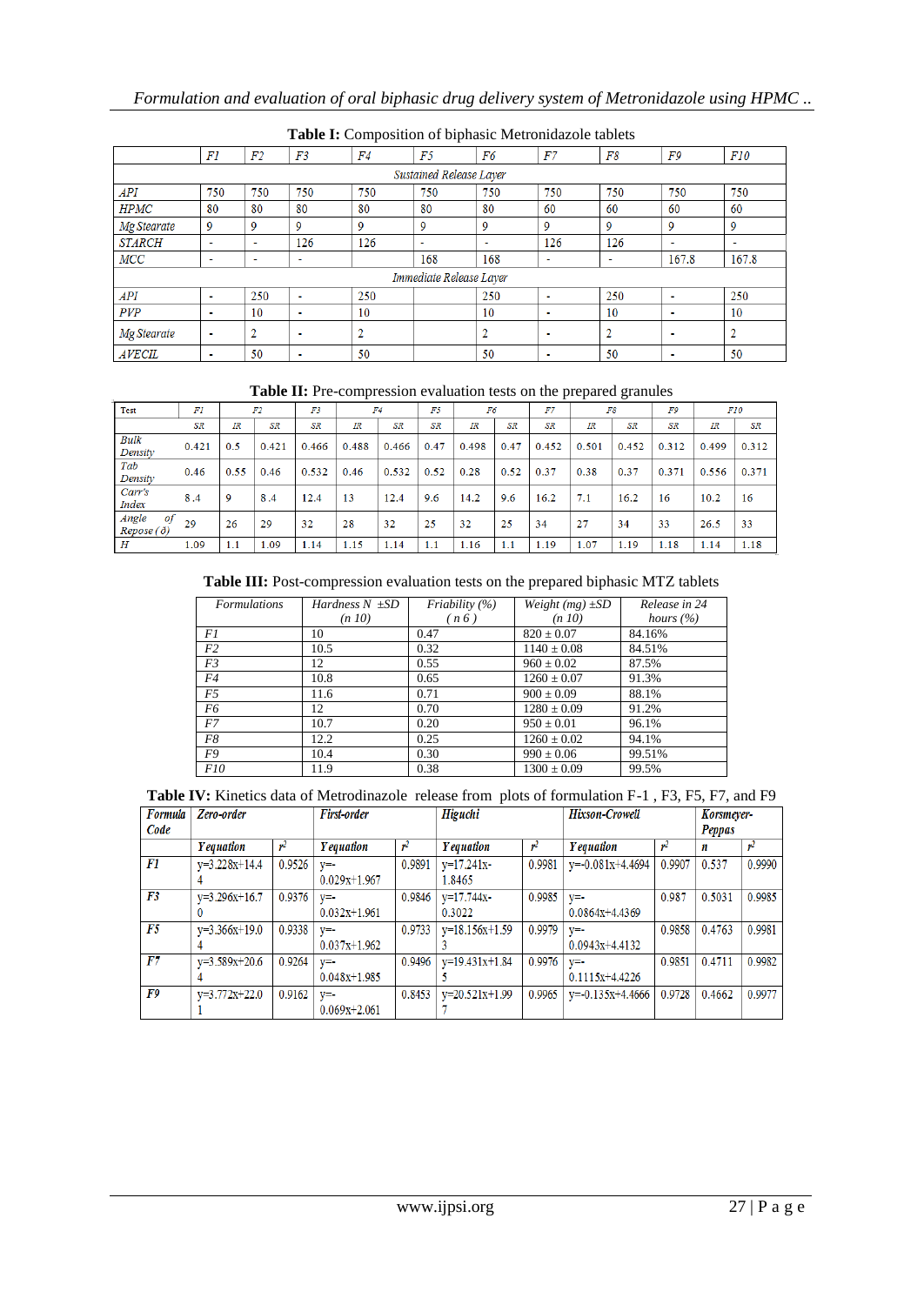

**Figure 1:** Cumulative MZT released *vs.* time from different formulations (mean  $\pm SD$ ,  $n = 6$ )



**Figure 2:** Cumulative MZT released *vs.* time from different formulations (mean  $\pm SD$ ,  $n = 6$ )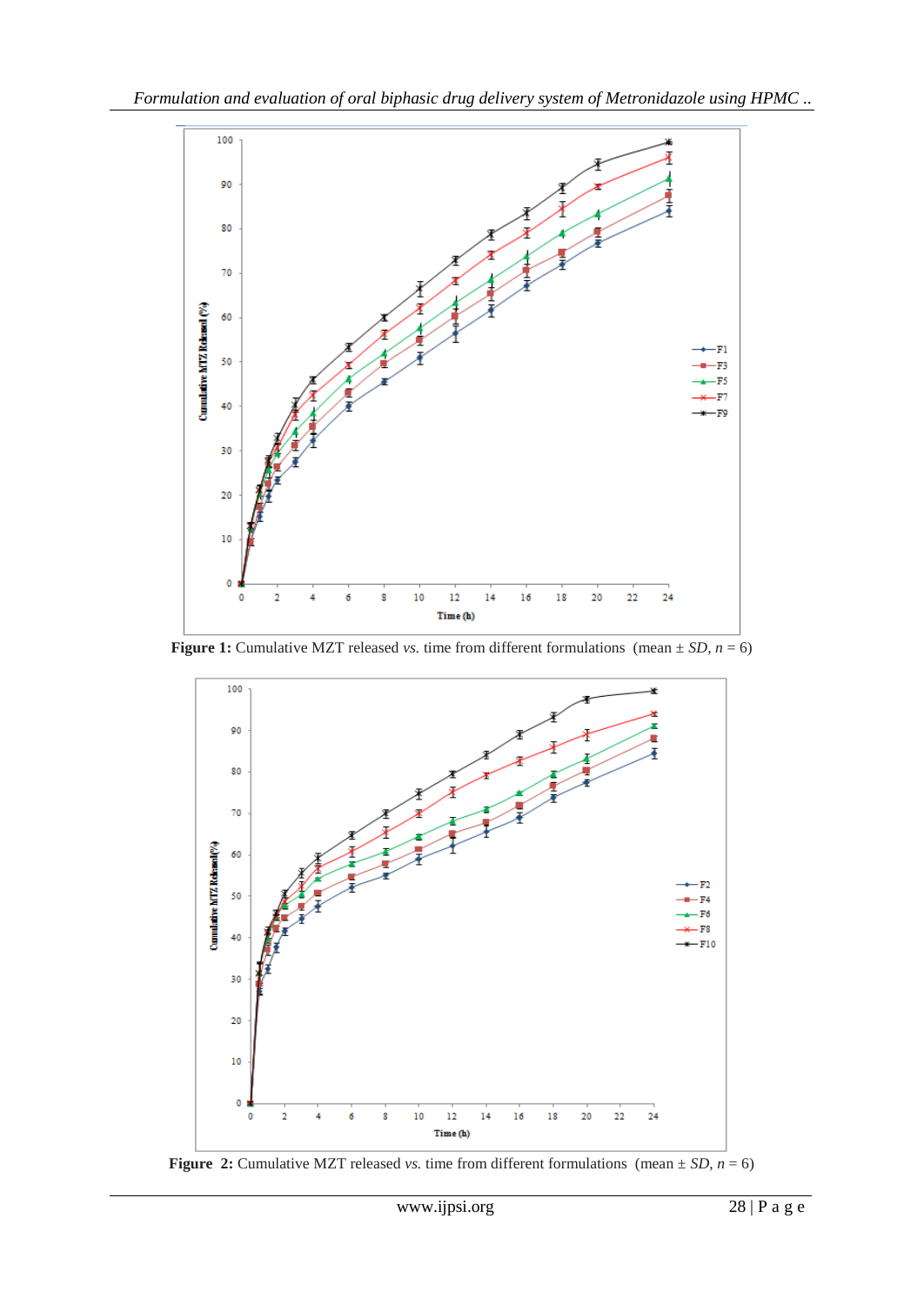

**Figure 3:** kinetic evaluation of formulation (F1): a) Zero Order plot, b) First Order plot, c) Higuchi plot, d) Hixson-Crowell plot.

#### **References**

- [1]. P.Preetha, A.Srinivasa and P.Pushpalatha, Biphasicdrug delivery in controlled release formulations A REVIEW, *International Journal Of Pharmacy &Technology, 6(4),* 2015*,*3046-3060.
- [2]. Baylor College of Medicine, Introduction to Infectious Diseases. 2016,//www.bcm.edu/departments/molecular-virology-andmicrobiology/emerging-infections-and-biodefense/introduction-to-infectious-diseases
- [3]. Freeman CD, Klutman NE, Lamp KC, Metronidazole. A therapeutic review and update, *International Journal of Pharma and Bio Sciences, 54(5),* 1997, 679-708.
- [4]. U. Shah B. Patel BP, Formulation and evaluation of controlled release matrix tablet of Diltiazem HCl by using HPMC and Guar gum as polymeric matrix material, *Ars Pharmaceutica, 53(4)*, 2012, 16-20.
- [5]. B.Prajapati, R.Patel, D.Patel, P.Shah, Metformin hydrochloride sustained release tablet using different matrixing tablet, *e-Journal of Science & Technology,8(4),*2013,61-72*.*
- [6]. U. Khatavkar, K. Kumar, S. Shimipi, Novelapproachesfordevelopment of oral controlled release compositions of Galantamine Hydrobromine and Paroxetine Hydrochloride Hemihydrate: A REVIEW, *Int J App Pharm, 8(3)*, 2016, 1-6
- [7]. D. Mourya, R. Malviya, M. Bansal, P. Sharma, Formulation and release characteristics of Novel Monolithic Hydroxyl Propyl Methyl Cellulose Matrix Tablets containing Metronidazole , *International Journal of Pharma and Bio Sciences, 1(3)*, 2010, 1-7.
- [8]. R.C. Rowe, P. sheskey, M.E.Quinn, handbook-of-pharmaceutical-excipients(Lambeth High Street, London,Pharmaceutical Press and American Pharmacists Association, 2009)
- [9]. A. Nokhodchi, S. Raja, P.Patel, K.Asare-Addo, The Role of Oral Controlled Release Matrix Tablets in Drug Delivery Systems, *BioImpacts BI, 2(4),* 2012,175–87.
- [10]. Harish Gopinath, Sangeetha Shanmugasundrama,Pragati Kumara, A Brief Review On Disintegrants, *Journal of Chemical and Pharmaceutical sciences, 5 (3)*, 2012, 105-122.
- [11]. Carr, R.L., Evaluating Flow Properties of Solids. *Chem. Eng*., 1965,72, 163 168
- [12]. United States Pharmacopeia and National Formulary USP 30-NF 25.Rockville, MD. USA: United States Pharmacopoeial ConventionInc; 2015, Vol 2. Rockville, MD: United, General Chapters: <616> BulkDensity and Tapped Density of Powder.
- [13]. Banker GS, Anderson NR. Tablets. In: Lachman L, Lieberman HA, Kanig JL, editors. *The Theory and Practice of Industrial Pharmacy*. 3rd ed. Mumbai : Varghese Publishing House; 1987. pp. 297–29
- [14]. United States Pharmacopeia and National Formulary USP 30-NF 25.Rockville, MD. USA: United States Pharmacopoeial ConventionInc; 2015, Vol 2. Rockville, MD: United, General Chapters: General Chapters: <1216> Tablet Friability